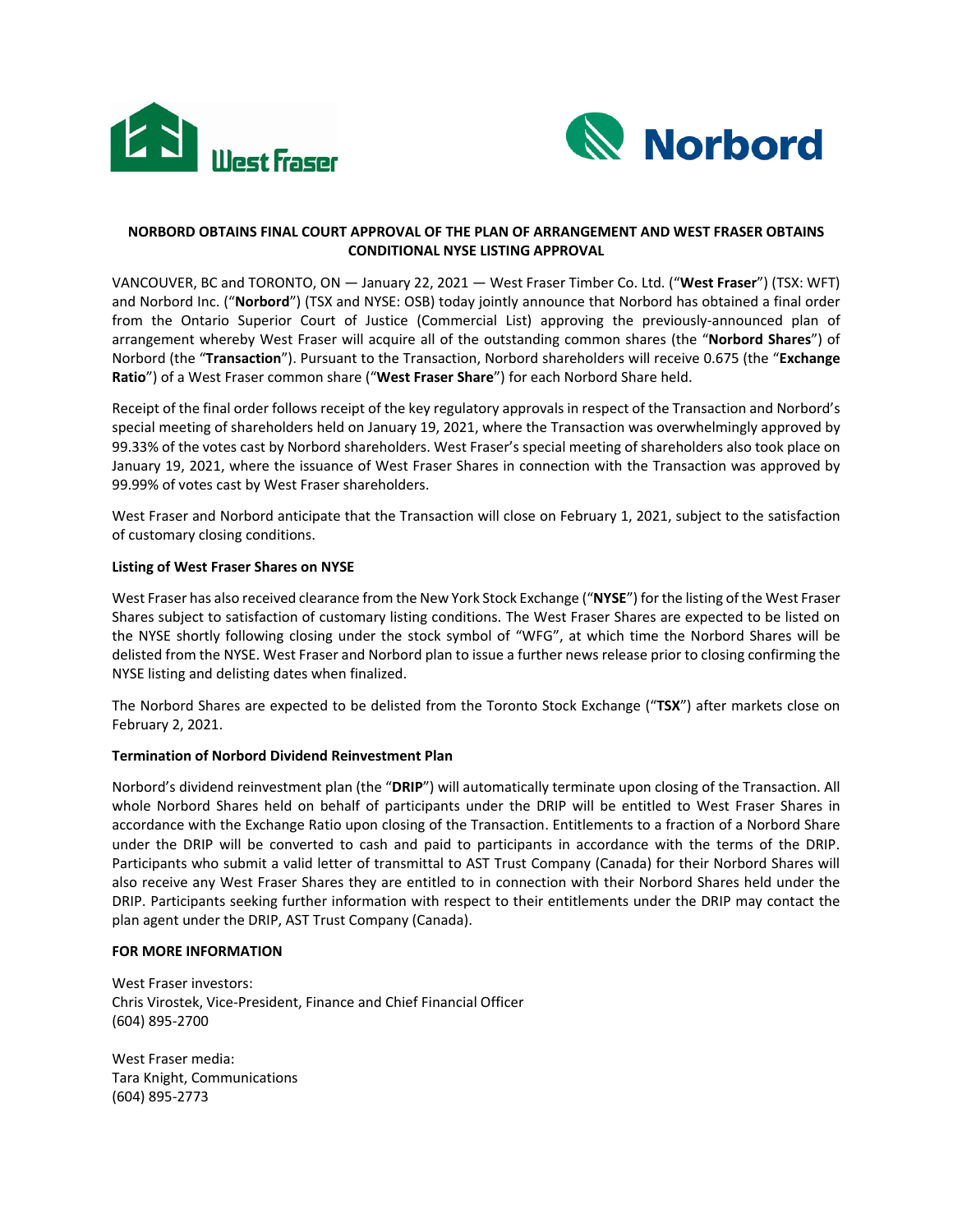Norbord investors: Robert B. Winslow, CFA, Vice President, Investor Relations & Corporate Development (416) 777-4426 investors@norbord.com

Norbord media: Heather Colpitts, Director, Corporate Affairs (416) 643-8838 investors@norbord.com

### **WEST FRASER PROFILE**

West Fraser is a diversified wood products company producing lumber, LVL, MDF, plywood, pulp, newsprint, wood chips, other residuals, and energy with facilities in western Canada and the southern United States. West Fraser Shares currently trade on the TSX under the symbol: "WFT".

#### **NORBORD PROFILE**

Norbord Inc. is a leading global manufacturer of wood-based panels and the world's largest producer of oriented strand board (OSB). In addition to OSB, Norbord manufactures particleboard, medium density fibreboard and related value-added products. Norbord has assets of approximately \$2.1 billion and employs approximately 2,400 people at 17 plant locations (15 operating) in the United States, Canada and Europe. Norbord is a publicly traded company listed on the TSX and the NYSE under the symbol "OSB".

### **CAUTIONARY NOTE REGARDING FORWARD-LOOKING STATEMENTS AND INFORMATION**

Certain of the statements and information in this news release constitute "forward-looking information" within the meaning of applicable Canadian securities laws. All statements, other than statements of historical fact, are forwardlooking statements or information. Forward-looking statements or information in this news release relate to, among other things:

- the satisfaction or waiver of all closing conditions to the Transaction;
- the anticipated date of closing of the Transaction;
- the listing of the West Fraser Shares on the NYSE; and
- the delisting of the Norbord Shares from the TSX and the NYSE.

These forward-looking statements and information reflect West Fraser's and Norbord's current views with respect to future events and are necessarily based upon a number of assumptions that, while considered reasonable by West Fraser and Norbord, are inherently subject to significant operational, business, economic and regulatory uncertainties and contingencies. West Fraser and Norbord caution readers that forward-looking statements and information involve known and unknown risks, uncertainties and other factors that may cause actual results and developments to differ materially from those expressed or implied by such forward-looking statements or information contained in this news release and West Fraser and Norbord have made assumptions and estimates based on or related to many of these factors. Among the key factors that could cause actual results to differ materially from those projected in the forward-looking statements and information are the following: